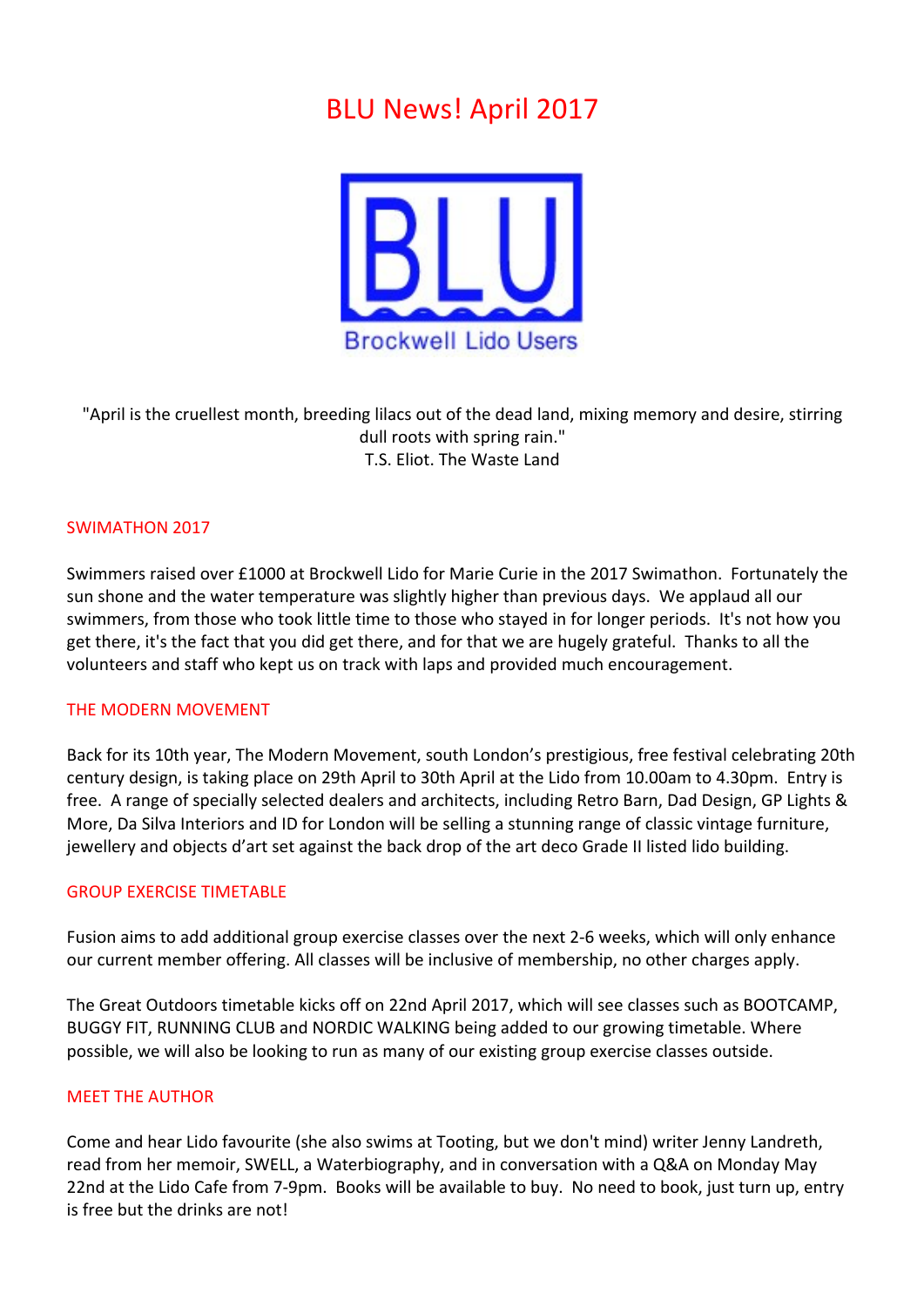## WINDRUSH AOUATHLON

The 2017 Windrush Aquathlon takes place at the Lido on Sunday 25th June. Swim 10 lengths of the pool and run 5k. Easy really and no one cares how fast or slow you go, sometimes just finishing is good enough for most. Check on line for availability, we hear there are still a few places left. The ideal challenge for anyone contemplating a sprint or full triathlon or just because you want to give it a go.

## **GREAT OUTDOORS**

The Fusion Great Outdoors timetable kicks off on 22nd April 2017, which will see classes such as BOOTCAMP, BUGGY FIT, RUNNING CLUB and NORDIC WALKING being added to the timetable. Where possible, Brockwell will also be looking to run many of the existing group exercise classes outside.

## SWIMTAG

The award winning SWIMTAG platform is up and running (or swimming) at Brockwell Lido. It's designed to motivate and support our swimming members. Swimmers use membership cards to activate a wristband on the docking station, no buttons or calibration required, simply slip on a band and jump in the pool. The swimmer then returns their wristband to the docking station and their swim data is automatically uploaded to the website, ready to be viewed online, stats can also be automatically emailed to members, so by the time you're changed your latest stats will be ready to view. The first time you use Swimtag, you need to join as a new user, add your details, which include your Lido membership number, DOB, height and weight, and you're set for all future swims. It's a brilliant piece of gadgetry that comes highly recommended by one of the BLU committee and is free to use for members. Swimtag is only available to Lido members, as your cards are swiped and linked to your online account.

# PHOTO COMPETITION (in association with the 80th anniversary of the Lido)

Brockwell Lido turns 80 in July! Enter our photo competition to win 6 months FREE membership. T&Cs. Ask for info at the Lido reception.

# HERNE HILL FREE FILM FESTIVAL

Come and see a variety of free films at venues across the area, courtesy of the Herne Hill Film Festival from 28th April - 29th May. On 1st May and 29th May there are films at the Lido Cafe, on 13th May Moonlight is showing at Brockwell Lido.

# **FUSION LIFESTYLE APP**

We're aware than not everyone has a smartphone or computer, so booking via phone or in person are the only options. However, some of you will have already discovered the Smartphone App that enables you to book classes online. Check timetables & book up to 7 days in advance. Downloads available for Apple and Android.

# **THE LIDO CAFE**

The café will close at 12 noon for weddings on 22nd of April and 6th of May. TLC will be opening for dinner from Friday June 2nd and will then be open for dinner from Wednesdays to Saturdays until September. TLC is now recruiting for all roles in preparation for summer - chefs, front of house and assistant/events managers. Please get in touch with The Lido Cafe directly.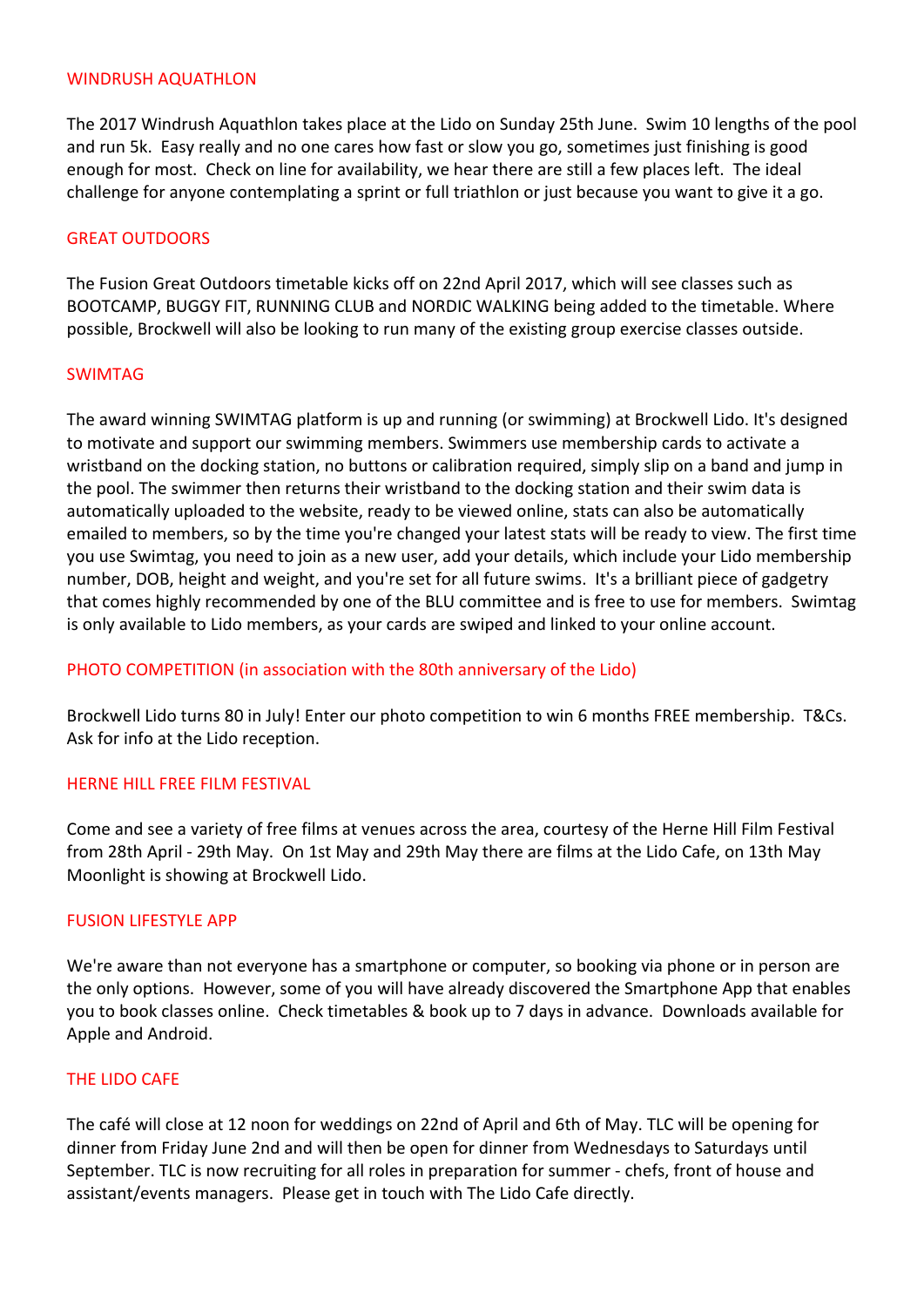# SUMMER SEASON SWIM TICKETS

- 1st April to 30th September 2017
- Tickets on sale now
- Free swimming for over 60's, weekdays before 10am.

- Fusion offers a range of Lido season tickets that can save you over \*£300 on entry fees and give you queue jump entry. Season tickets are valid from 1st April to 30th September 2017. The pool is expected to remain open throughout the year; we therefore recommend purchasing your season ticket as early as possible to get the best value for money. There are many other ways to enjoy the Lido including: concession prices for various groups, early bird swimming discounts, and family tickets for 1 or 2 parent families with a second parent receiving a 50% discount and the children also receiving discounted rates. Contact the team at Brockwell Lido for more information, or enquire at reception.

\*Based on using the Lido three times a week for the whole season. Terms and conditions apply.

# **OUTDOOR SAUNA - EXTENDED OPENING HOURS**

Further to recent feedback and requests, we have decided to continue the sauna operation until Friday 21st April 2017. This will again be reviewed during this period. Should the facility be abused, the Centre reserves the right to close early.

# **SOCIAL MEDIA**

Follow Fusion across all platforms for daily operations and update posts. From blogs to exercise of the week, Fusion will ensure their content is up to date to help encourage, motivate and inspire you to keep fit and healthy.

FACEBOOK: @BrockwellLidoUK TWITTER: @Brockwell\_Lido INSTAGRAM: Brockwell\_lido

# RECRUITMENT

LIFEGUARDS; Looking for summer work? Look no further! Fusion's Lifeguards/Recreation Assistants have one of the most important jobs at the Lido - keeping users safe in and around the water. Apply today.

CUSTOMER RELATIONS ADVISORS: Fusion's Customer Relations Advisors are the first Fusion team members that users and members meet. First impressions are important and as a Customer Relations Advisor, you are responsible for providing a warm welcome to each customer, proactively driving membership sales, providing accurate information, swiftly processing transactions and ensuring the reception area is managed effectively and efficiently. Sometimes customers are unhappy about something, and you will need to be able to handle complaints in a sensitive, prompt and polite manner. Apply today.

# **HEALTH SUITE**

A polite notice to all users that no oils, salts or body lotions are to be used anywhere in the health suite. Please shower before and after you use the sauna, steam room and hydrotherapy pool. It's up to everyone to help keep this facility clean by following all rules.